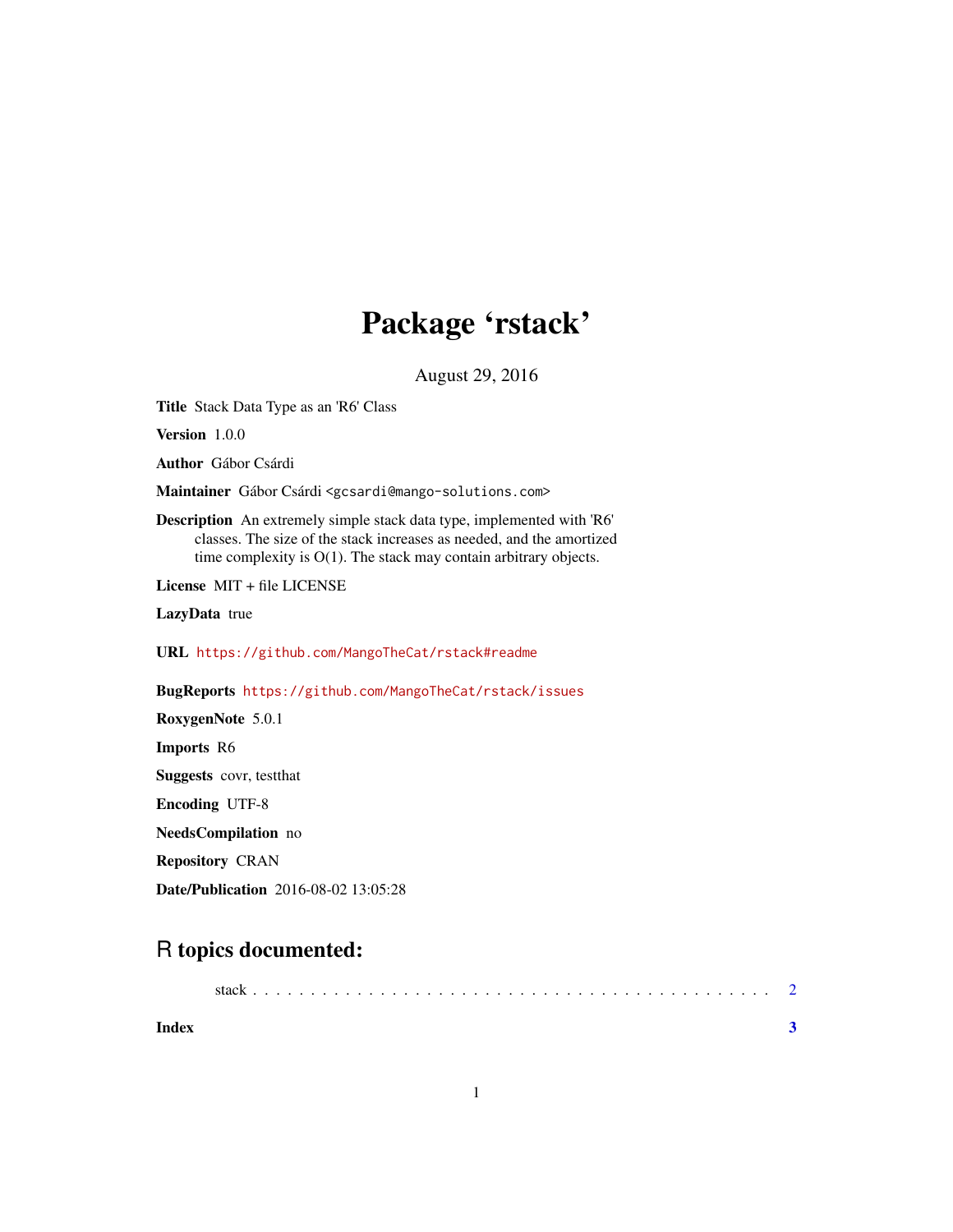#### <span id="page-1-0"></span>Description

Methods:

- push(elem) Puts an R object on the top of the stack. This operation might trigger the allocation of memory, if the currently allocated memory cannot hold the new element. Still, the amortized time complexity of the stack is constant. The stack may contain arbitrary R objects.
- pop() Removes and returns the top element of the stack. It throws an error if the stack is empty.
- peek() Returns the top element of the stack. (Without removing it.) It throws an error if the stack is empty.
- size() Returns the number of elements in the stack.
- is\_empty() Returns wheather the stack is empty.

#### Usage

stack

#### Format

An object of class R6ClassGenerator of length 24.

#### Examples

```
S <- stack$new()
S$push(1L)
S$peek()
S$pop()
S$size()
S$push(NULL)
S$push(iris)
colnames(S$peek())
```